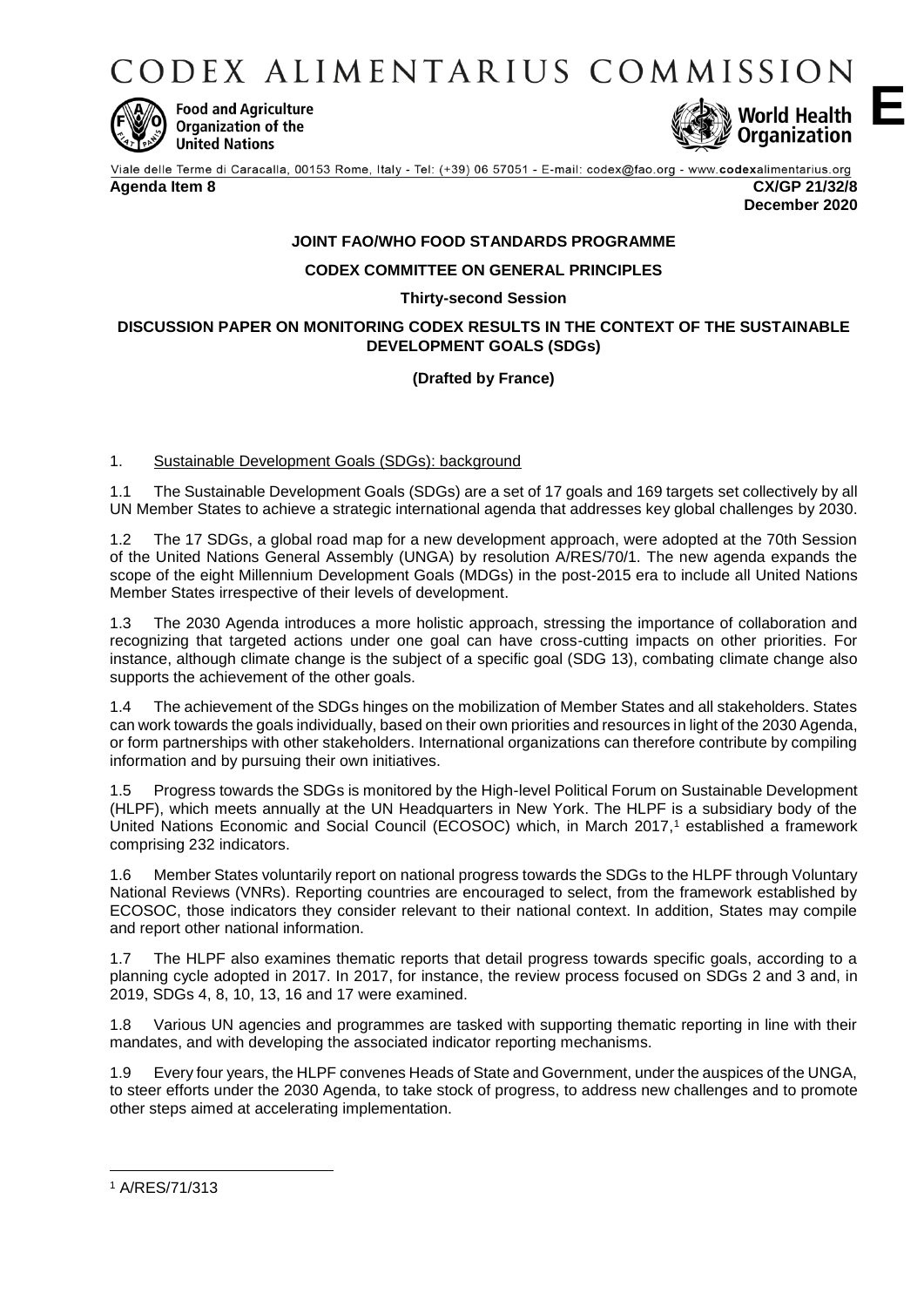1.10 In September 2019, the HLPF convened Heads of State and Government at the 74th Session of the UNGA to review progress towards the 2030 Agenda. The meeting, known as the SDG Summit, was the first UN summit on the SDGs since the adoption of the goals four years earlier. World leaders recognized that greater efforts were needed to advance the implementation of the 2030 Agenda. They also noted that the UN agencies tasked with developing indicator reporting mechanisms had yet to complete this work. The Global Sustainable Development Report, issued every four years by an independent group of experts, presents a ground-breaking call to action, identifying six entry points for transformation and four levers to accelerate those transformations.<sup>2</sup>

1.11 The HLPF met in a virtual format in July 2020 to address an agenda relating directly to the COVID-19 pandemic which has had a severe and sustainable impact on the global agenda. Against this backdrop, the President of ECOSOC emphasised the need for global solidarity and renewed multilateralism to achieve the SDGs, which is a prerequisite both to ensure collective resilience to the pandemic and to maintain action with an eye to reaching these goals. At the meeting, discussions on examining the theme of the session ("Accelerated action and transformative pathways: realizing the decade of action and delivery for sustainable development") highlighted the challenge of ending hunger and achieving food security with a view to "building back better after COVID-19 and acting where we will have the greatest impact on the Sustainable Development Goals".<sup>3</sup>

## 2. Discussion points from previous Codex sessions

2.1 At its 72nd Session, held following the adoption of the SDGs in 2015, the Executive Committee of the Codex Alimentarius Commission (CCEXEC) considered the contributions that the Codex Alimentarius Commission (Codex) could make in achieving the SDGs.<sup>4</sup> The Chairperson noted that several specific goals were relevant to Codex, i.e. Goal 1 "No Poverty", Goal 2 "Zero Hunger", Goal 3 "Good Health and Well-being", Goal 8 "Decent Work and Economic Growth", Goal 12 "Responsible Consumption and Production" and Goal 17 "Partnerships for the Goals".

2.2 At the 73rd Session of CCEXEC, FAO and WHO presented a document outlining linkages between Codex and the SDGs and detailing those goals to which Codex contributes directly (goals 2, 3, 12 and 17), those to which it contributes indirectly (goals 1, 8 and 13), and those to which it could contribute further (goals 14 and 15).<sup>5</sup> The document highlighted how Codex standard-setting work makes a vital contribution to human health under goals 2 and 3. It also stressed that Codex creates positive externalities for the food producing sector as a whole by setting standards that encompass more general issues such as sustainable resource use (e.g. drinking water quality standards) and food safety (e.g. food additive standards). Likewise, Codex standards create an enabling environment for the achievement of goals 8, 12 and 13. Lastly, Codex contributes to goal 17 because its texts are considered by WTO as the international reference for food safety and nutrition standards.<sup>6</sup>

2.3 At its 73rd Session, CCEXEC therefore explored various ways in which Codex could support countries in their efforts to achieve the SDGs at the national, regional and international levels.

2.4 After examining the document in more detail, CCEXEC agreed, at its 74th Session, that the subcommittee developing the draft Codex Strategic Plan 2020–2025 should prepare a short text detailing how Codex work supports the SDGs.<sup>7</sup> Specifically, CCEXEC recommended that Codex develop an internal mechanism for selecting relevant data, at pre-determined intervals, and reporting on linkages between its work and the SDGs. CCEXEC suggested that Codex could also illustrate its contribution through existing parentorganization communications and information materials (such as regular progress reports to the World Health Assembly), or at sessions of the HLPF (in thematic reports or at side events).

2.5 At the same session, it was agreed that the Codex Secretariat should prepare a short document for use in communicating with a broad range of stakeholders, including by Regional Coordinators, capturing examples of the use countries made of Codex standards as part of national efforts to achieve the SDGs.

2.6 At the 31st Session of the Codex Committee on General Principles (CCGP), discussions focused on emerging and future issues within the remit of the CCGP, including monitoring Codex results in the context of

 $\overline{a}$ 

<sup>2</sup> https://sustainabledevelopment.un.org/content/documents/24797GSDR\_report\_2019.pdf

<sup>3</sup> E/HLPF/2020/6

<sup>4</sup> REP17/EXEC1

<sup>5</sup> CX/EXEC 17/73/8

<sup>6</sup> REP17/EXEC2

<sup>7</sup> REP18/EXEC1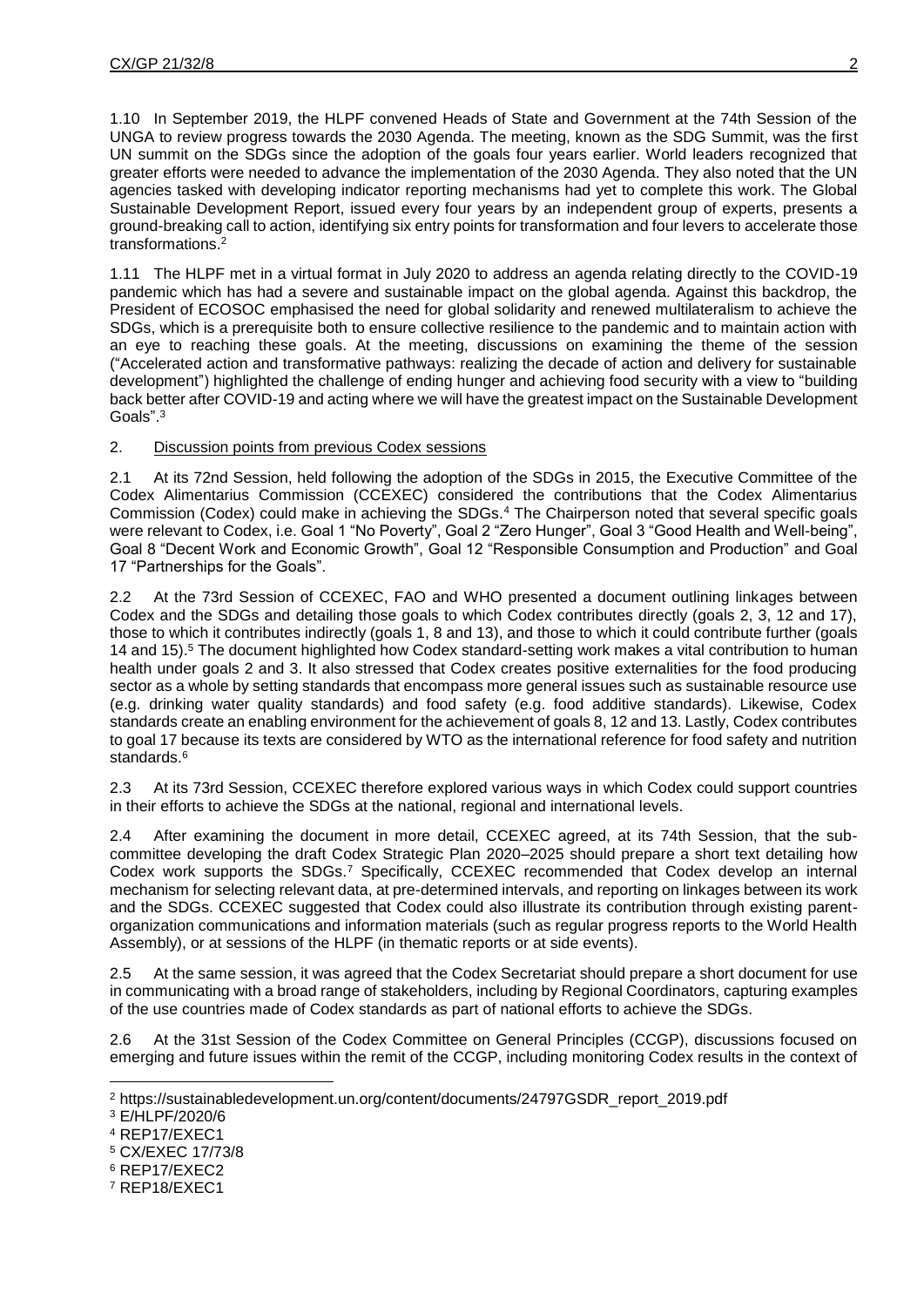the SDGs.<sup>8</sup> Two specific proposals were put forward: (i) Codex could consider developing relevant indicators to objectively demonstrate its contribution to achieving the SDGs; and (ii) Codex could host a platform for compiling the data gathered by Member Countries.<sup>9</sup> It was stressed that, as a UN body, the Codex Secretariat regularly received requests from ECOSOC and Codex parent organizations to give information on the contributions of Codex to the SDGs. Delegations said they would welcome advice and/or a specific mechanism for highlighting how Codex contributes to the SDGs, indicating that such a mechanism would help to increase visibility and raise awareness among senior decision-makers. It was also recalled that the SDGs are voluntary goals for use by Member States according to their national priorities, and that the primary responsibility for reporting on progress towards the goals rests with Member States.

2.7 During discussions on the Codex Strategic Plan 2020–2025, it was decided that the indicators should also capture the contribution of Codex to the SDGs.

2.8 The sub-committee developing the Codex Strategic Plan 2020–2025 suggested including a section entitled "Drivers of change" which focuses, among other issues, on how Codex can support national efforts towards achievement of the SDGs. The final version of the Codex Strategic Plan 2020–2025, <sup>10</sup> adopted in July 2019, explains how Codex standards contribute to ensuring sustainable food production and supply systems (goal 2), to combating food safety-related diseases, both communicable and non-communicable (goal 3), to supporting safe preservation and appropriate consumption of food (goal 12), and to promoting a multilateral trading system by developing standards considered by the WTO as the reference for the safety and quality of food traded internationally (goal 17). The Strategic Plan also recognizes the Codex Trust Fund (CTF) as a key initiative in this regard.

2.9 The Codex Strategic Plan 2020–2025 does not, however, explicitly mention this contribution.

2.10 At the initiative of the Codex Secretariat, a page (only available in English) has been put up on the Codex website and sets out the relations between Codex's work and the Sustainable Development Goals: [http://www.fao.org/fao-who-codexalimentarius/sdgs/en/#c459191.](http://www.fao.org/fao-who-codexalimentarius/sdgs/en/#c459191)

2.11 FAO and WHO have prepared a [publication](http://www.fao.org/3/cb0222en/cb0222en.pdf) that provides a more in-depth analysis of how Codex is contributing to the United Nations 2030 Agenda for Sustainable Development. The publication compiles case studies based on local issues encountered by food production stakeholders (supervisory authorities, producers, plant protection firms). From a qualitative standpoint, the analysis shows that participation in Codex's work, throughout the process (data collection, development of a standard or code of practice, implementation of best practices or even drawing up control plans), fosters progress towards achieving the SDGs. The analysis focuses on SDGs 1, 2, 3, 8, 12 and 17, but the scenarios examined primarily flag up the interrelations between all the SDGs via the 2030 Agenda. It also highlights the relevance of the support provided as part of the CTF to accompany the achievement of this agenda.

## 3. Analysis

3.1 The achievement of the SDGs under the 2030 Agenda hinges on the mobilization of all stakeholders at the national, regional and international levels. International organizations, and UN agencies, funds and programmes in particular, are a vital source of information and have the means and tools at their disposal to help willing States implement a national SDG roadmap.

In terms of reporting, responsibility for collating consolidated data on the 232 indicators adopted in March 2017<sup>11</sup> should rest with UN agencies. Generally speaking, these indicators are quantitative in nature (prevalence rates, income, mortality rates, etc.).

3.3 Codex has developed its own indicator framework, as set out in the Codex Strategic Plan 2020–2025. Although these indicators are separate from the SDG framework, there is some overlap between the two. For instance, the indicator under Objective 4.3 of the Codex Strategic Plan 2020–2025 ("Increase in reports of mentorship and experience sharing on Codex issues between countries") contributes to tracking progress towards SDG 17 ("Partnerships for the Goals").

**.** <sup>8</sup> CX/GP 19/31/6

<sup>9</sup> REP19/GP

<sup>10</sup> REP19/EXEC2 Appendix II

<sup>11</sup> A/RES/71/313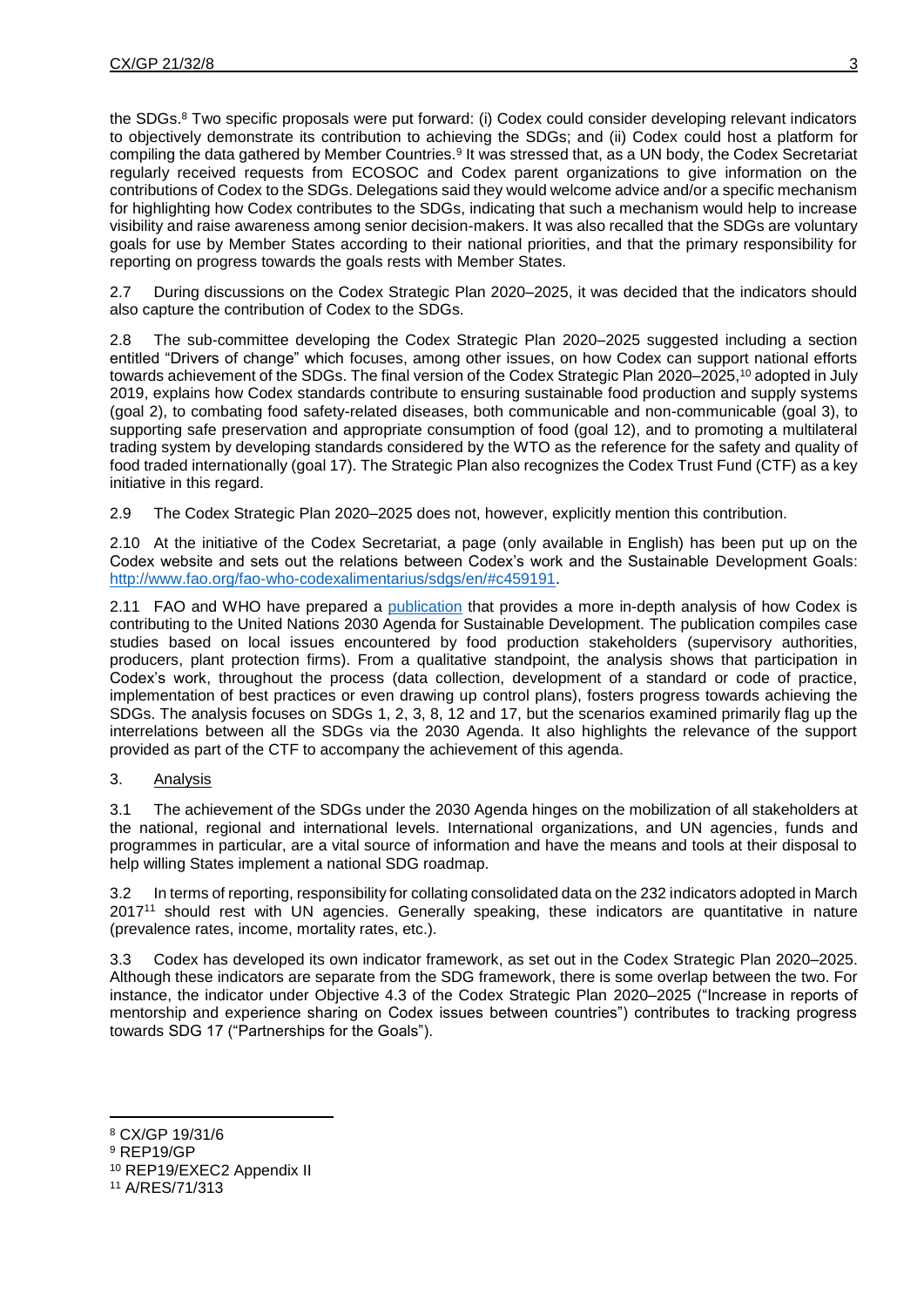3.4 The selected indicators for SDGs 2, 3, 12 and 17, as listed under "Drivers of change" in the Codex Strategic Plan 2020–2025, are detailed in Appendix I in order to demonstrate linkages between the SDG indicators and the Codex-specific framework.

3.5 The main way in which Codex contributes to the SDGs is by setting internationally recognized food safety and quality standards. These standards serve as a framework for both Members and Observers as they work towards achieving the SDGs. In doing so, Codex helps to operationalize the goals and targets of the 2030 Agenda. Likewise, participating in the work of Codex creates opportunities for stakeholders to share information. Yet it appears that, to date, no assessment of the potential adverse effects of Codex standards has been undertaken. A comprehensive impact assessment, exploring both positive and negative externalities, could yield interesting results. One option would be to undertake a pilot study focusing on a subset of Codex standards or related texts.

3.6 Generally speaking, Codex standard-setting work is expected to create an enabling environment for achievement of the SDGs. As such, one possible way to gauge how Codex contributes to the SDGs is to measure improvements in its indicators. Yet it typically takes several years, and a complex process of operationalization, to fully implement new Codex standards and related texts. This time lag makes it difficult establish a firm causal link between variations in indicators across the two frameworks (the Codex Strategic Plan and the SDGs). Consequently, tracking performance against the Codex Strategic Plan framework does not give a complete picture of how Codex contributes to the SDGs, not least because the indicators adopted by Resolution A/RES/71/313 do not fully capture the effects of its work. Aside from reporting on its indicators, Codex should therefore identify other ways to illustrate the full breadth of its contribution to the 2030 Agenda.

3.7 The joint FAO/WHO publication (not yet published) provides a series of illustrative examples of the potentially positive impact of Codex standards with respect to the SDGs. It underscores the contribution of partnerships between all the food production stakeholders to foster international trade and to limit trade barriers between countries. According to the observers who were questioned, these activities could create a climate conducive to achievement of the 2030 Agenda by mitigating the adverse effects of farming on the environment or by improving the wellbeing of local populations. Any adverse effects of certain standards or texts related to Codex are not addressed in the publication.

3.8 The publication highlights the relevance of projects supported by the CTF, which are fully aligned with the 2030 Agenda.

## 4. Recommendations

The recommendations below are intended to help Codex assert the value of its work to the 2030 Agenda. Recommendations 1 and 2 focus on the bigger picture, recommendation 3 concerns the specific contribution of Codex, and recommendation 4 outlines a general strategy for improving the way Codex communicates, cooperates and/or coordinates with other UN bodies and entities involved in advancing the SDGs.

4.1 *Recommendation 1: Reaffirm the importance of achieving the SDGs, and how Codex contributes through its work, to key decision-makers* 

4.1.1 A communication campaign could be undertaken at a session of the HLPF, the UNGA, or another high-level UN event convened to review progress towards the 2030 Agenda. Codex could develop reusable communication materials illustrating the experience of Member Countries or other aspects of its work (such as a short film highlighting how Codex contributes to the SDGs). Such an initiative would raise awareness, at the highest level, about the value of Codex standards and related texts and demonstrate how they can contribute to achievement of the SDGs.

4.1.2 An event could be organised on the basis of the joint FAO/WHO publication (not yet published) to allow for discussions between the stakeholders.

4.1.3 Such initiatives would build momentum towards achieving the goals among all stakeholders, especially those affected by the standards.

## 4.2 *Recommendation 2: Publish an online tool showing how Codex standards and related texts help meet the SDGs*

4.2.1 In order to help Members and Observers prepare and implement their own Agenda 2030 road maps, Codex could develop an online tool explaining linkages between its standards and relevant SDGs. For instance, the tool could indicate which SDG(s) a given standard or related text contributes to, and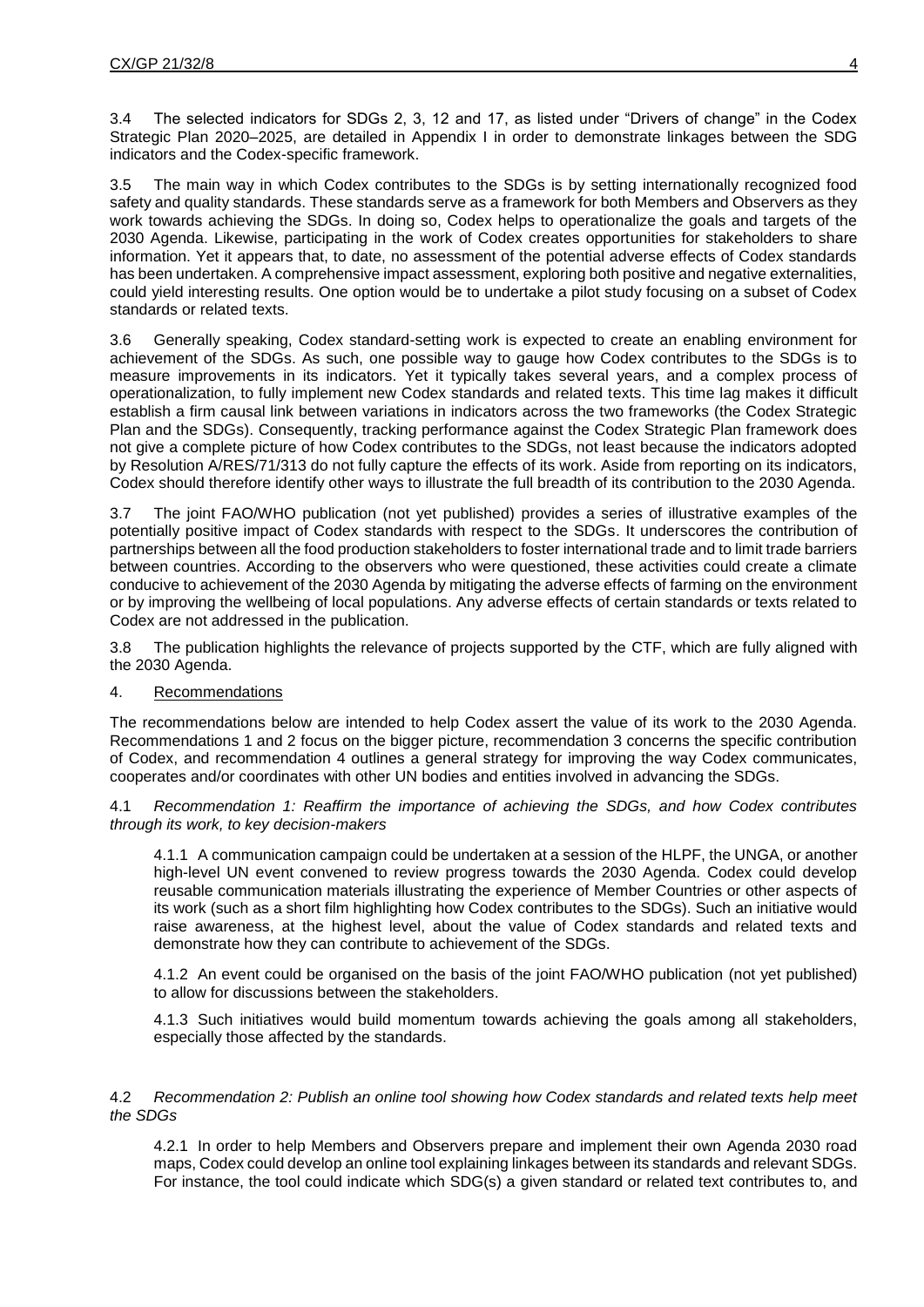how. The tool would need to make clear any negative externalities associated with each standard, for example through an impact assessment.

4.2.2 Similarly, the tool could also list contributing standards for each SDG, thereby providing practical guidance for decision-makers looking to progress towards a particular goal.

4.2.3 The tool could build on similar initiatives by other international standard-setting bodies such as the International Organization for Standardization (ISO).

|  |  |  | Social responsibility and sustainable development - Guidance on using ISO |
|--|--|--|---------------------------------------------------------------------------|

| <b>72 STANDARDS CONTRIBUTING TO</b> |  |
|-------------------------------------|--|
| SDG <sub>2</sub>                    |  |

| STANDARD AND/OR PROJECT +                                                                | <b>SECTOR</b>        | TC               |
|------------------------------------------------------------------------------------------|----------------------|------------------|
| ◎ IWA 29:2019<br>Professional farmer organization - Guidelines                           |                      | ISO/TMBG         |
| © ISO/AWI TS 6091<br>Dried milk - Determination of titratable acidity (Reference method) | Food and agriculture | ISO/TC 34/SC 5   |
| © ISO/AWI 7851<br>Fertilizers and soil conditioners - Classification                     | Food and agriculture | <b>ISO/TC134</b> |

 $Search:$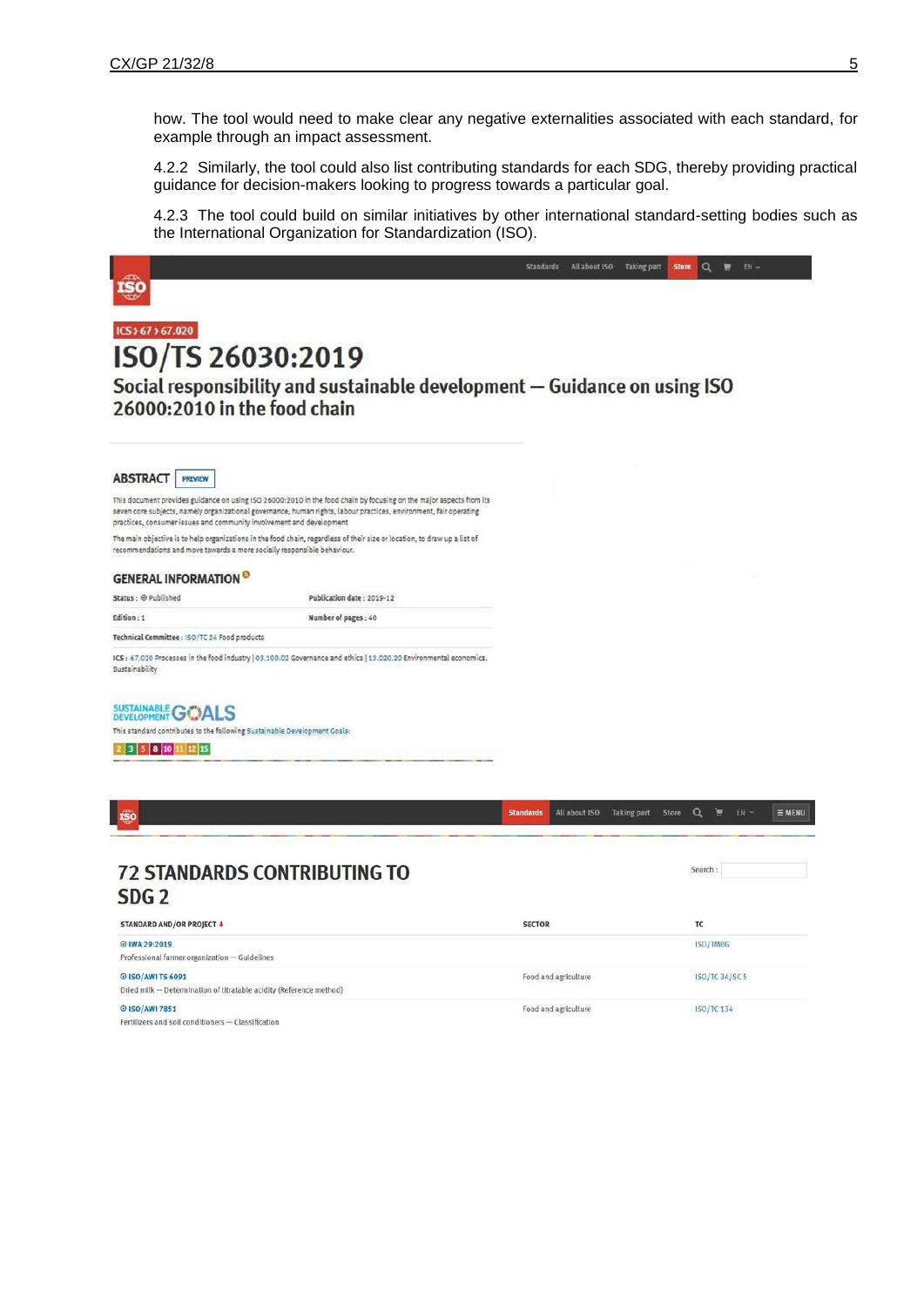## 4.3 *Recommendation 3: Share Codex Strategic Plan indicator tracking data to measure progress towards the 2030 Agenda*

4.3.1 As Codex tracks its performance against the Codex Strategic Plan 2020–2025 indicator framework, it could share the results and lessons learned with its parent organizations, and with other UN bodies and entities involved in steering efforts under the 2030 Agenda, to help monitor progress towards the SDGs.

## 4.4. *Recommendation 4: Report regularly to Members on Codex Secretariat responses to SDG information requests*

4.4.1 In order to raise broader awareness of how Codex contributes to the SDGs, the Codex Secretariat could report regularly to Members on information requests received from Codex parent organizations and other UN bodies and entities. If appropriate, the Secretariat could also consult Members on how to respond to such requests.

## 4.5 *Recommendation 5: Develop country case studies to show how Codex is supporting achievement of the SDGs and to build momentum for progress*

4.5.1 Each year, and with input from data-collecting UN bodies and entities, Codex could develop one or two detailed case studies highlighting how its work contributes to achievement of the SDGs and focusing on the "drivers of change". Such case studies would: (i) provide a practical illustration, for decision-makers, of how implementing Codex standards can support efforts to achieve the SDGs; and (ii) help the country in question identify paths to progress.

## 4.6 *Recommendation 6: Identify ways in which Codex can further its contribution to the SDGs*

4.6.1 Codex could undertake an additional assessment, based on the categories outlined in document CX/EXEC 17/73/8, to identify how it could do more to support both those SDGs to which it contributes indirectly, and those to which it could contribute further. Under the Codex Strategic Plan 2020–2025, adopted in July 2019, Codex is fully mobilized to address the SDGs to which it "contributes directly". In order to build on this momentum, Codex could give greater consideration to other relevant SDGs, as already identified. Such an approach would be consistent with the cross-cutting ambitions of the 2030 Agenda.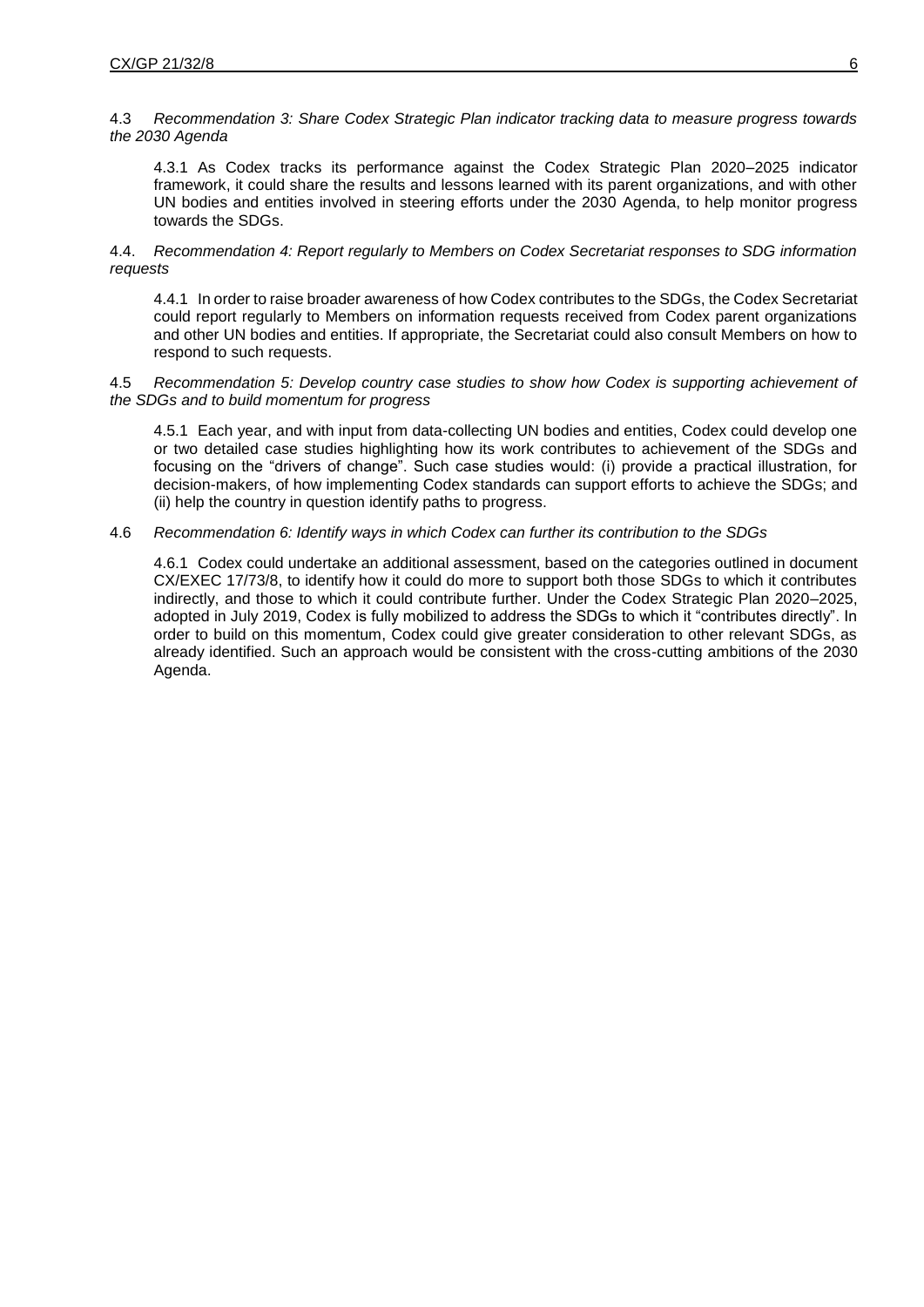| Global indicator framework for the Sustainable Development Goals and targets of the 2030 Agenda for Sustainable Development*                                                                                                                                                                                                                                                                                                                                             |                                                                                                                                                                                                                   |  |  |  |
|--------------------------------------------------------------------------------------------------------------------------------------------------------------------------------------------------------------------------------------------------------------------------------------------------------------------------------------------------------------------------------------------------------------------------------------------------------------------------|-------------------------------------------------------------------------------------------------------------------------------------------------------------------------------------------------------------------|--|--|--|
| Sustainable Development Goal indicators should be disaggregated, where relevant, by income, sex, age, race, ethnicity, migratory status, disability and<br>geographic location, or other characteristics, in accordance with the Fundamental Principles of Official Statistics. <sup>12</sup>                                                                                                                                                                            |                                                                                                                                                                                                                   |  |  |  |
| Goals and targets (from the 2030 Agenda for Sustainable Development)                                                                                                                                                                                                                                                                                                                                                                                                     | <i><b>Indicators</b></i>                                                                                                                                                                                          |  |  |  |
| Goal 2. End hunger, achieve food security and improved nutrition and promote sustainable agriculture                                                                                                                                                                                                                                                                                                                                                                     |                                                                                                                                                                                                                   |  |  |  |
| 2.1 By 2030, end hunger and ensure access by all people, in particular the poor                                                                                                                                                                                                                                                                                                                                                                                          | 2.1.1 Prevalence of undernourishment                                                                                                                                                                              |  |  |  |
| and people in vulnerable situations, including infants, to safe, nutritious and<br>sufficient food all year round                                                                                                                                                                                                                                                                                                                                                        | 2.1.2 Prevalence of moderate or severe food insecurity in the population,<br>based on the Food Insecurity Experience Scale (FIES)                                                                                 |  |  |  |
| 2.2 By 2030, end all forms of malnutrition, including achieving, by 2025, the<br>internationally agreed targets on stunting and wasting in children under 5 years of<br>age, and address the nutritional needs of adolescent girls, pregnant and lactating<br>women and older persons                                                                                                                                                                                    | 2.2.1 Prevalence of stunting (height for age <- 2 standard deviation from the<br>median of the World Health Organization (WHO) Child Growth Standards)<br>among children under 5 years of age                     |  |  |  |
|                                                                                                                                                                                                                                                                                                                                                                                                                                                                          | 2.2.2 Prevalence of malnutrition (weight for height >+2 or <- 2 standard<br>deviation from the median of the WHO Child Growth Standards) among<br>children under 5 years of age, by type (wasting and overweight) |  |  |  |
| 2.3 By 2030, double the agricultural productivity and incomes of small-scale food<br>producers, in particular women, indigenous peoples, family farmers, pastoralists<br>and fishers, including through secure and equal access to land, other productive<br>resources and inputs, knowledge, financial services, markets and opportunities for<br>value addition and non-farm employment                                                                                | 2.3.1 Volume of production per<br>labour unit by<br>classes of<br>farming/pastoral/forestry enterprise size                                                                                                       |  |  |  |
|                                                                                                                                                                                                                                                                                                                                                                                                                                                                          | 2.3.2 Average income of small-scale food producers, by sex and<br>indigenous status                                                                                                                               |  |  |  |
| 2.4 By 2030, ensure sustainable food production systems and implement resilient<br>agricultural practices that increase productivity and production, that help maintain<br>ecosystems, that strengthen capacity for adaptation to climate change, extreme<br>weather, drought, flooding and other disasters and that progressively improve<br>land and soil quality                                                                                                      | 2.4.1 Proportion of agricultural area under productive and sustainable<br>agriculture                                                                                                                             |  |  |  |
| 2.5 By 2020, maintain the genetic diversity of seeds, cultivated plants and farmed<br>and domesticated animals and their related wild species, including through<br>soundly managed and diversified seed and plant banks at the national, regional<br>and international levels, and promote access to and fair and equitable sharing of<br>benefits arising from the utilization of genetic resources and associated traditional<br>knowledge, as internationally agreed | 2.5.1 Number of plant and animal genetic resources for food and<br>agriculture secured in either medium- or long-term conservation facilities                                                                     |  |  |  |
|                                                                                                                                                                                                                                                                                                                                                                                                                                                                          | 2.5.2 Proportion of local breeds classified as being at risk, not at risk or at<br>unknown level of risk of extinction                                                                                            |  |  |  |
| 2.a Increase investment, including through enhanced international cooperation, in                                                                                                                                                                                                                                                                                                                                                                                        | 2.a.1 The agriculture orientation index for government expenditures                                                                                                                                               |  |  |  |
| rural infrastructure, agricultural research and extension services, technology<br>development and plant and livestock gene banks in order to enhance agricultural<br>productive capacity in developing countries, in particular least developed<br>countries                                                                                                                                                                                                             | 2.a.2 Total official flows (official development assistance plus other official<br>flows) to the agriculture sector                                                                                               |  |  |  |
| 2.b Correct and prevent trade restrictions and distortions in world agricultural<br>markets, including through the parallel elimination of all forms of agricultural<br>export subsidies and all export measures with equivalent effect, in accordance<br>with the mandate of the Doha Development Round                                                                                                                                                                 | 2.b.1 Agricultural export subsidies                                                                                                                                                                               |  |  |  |
| 2.c Adopt measures to ensure the proper functioning of food commodity markets<br>and their derivatives and facilitate timely access to market information, including<br>on food reserves, in order to help limit extreme food price volatility                                                                                                                                                                                                                           | 2.c.1 Indicator of food price anomalies                                                                                                                                                                           |  |  |  |
| Goal 3. Ensure healthy lives and promote well-being for all at all ages                                                                                                                                                                                                                                                                                                                                                                                                  |                                                                                                                                                                                                                   |  |  |  |
| 3.1 By 2030, reduce the global maternal mortality ratio to less than 70 per                                                                                                                                                                                                                                                                                                                                                                                              | 3.1.1 Maternal mortality ratio                                                                                                                                                                                    |  |  |  |
| 100,000 live births                                                                                                                                                                                                                                                                                                                                                                                                                                                      | 3.1.2 Proportion of births attended by skilled health personnel                                                                                                                                                   |  |  |  |
| 3.2 By 2030, end preventable deaths of newborns and children under 5 years of<br>age, with all countries aiming to reduce neonatal mortality to at least as low as 12<br>per 1,000 live births and under-5 mortality to at least as low as 25 per 1,000 live<br>births                                                                                                                                                                                                   | 3.2.1 Under-5 mortality rate                                                                                                                                                                                      |  |  |  |
|                                                                                                                                                                                                                                                                                                                                                                                                                                                                          | 3.2.2 Neonatal mortality rate                                                                                                                                                                                     |  |  |  |
| 3.3 By 2030, end the epidemics of AIDS, tuberculosis, malaria and neglected                                                                                                                                                                                                                                                                                                                                                                                              | 3.3.1 Number of new HIV infections per 1,000 uninfected population, by<br>sex, age and key populations                                                                                                            |  |  |  |
| tropical diseases and combat hepatitis, water-borne diseases and other<br>communicable diseases                                                                                                                                                                                                                                                                                                                                                                          | 3.3.2 Tuberculosis incidence per 100,000 population                                                                                                                                                               |  |  |  |
|                                                                                                                                                                                                                                                                                                                                                                                                                                                                          | 3.3.3 Malaria incidence per 1,000 population                                                                                                                                                                      |  |  |  |

 $\overline{a}$ <sup>12</sup> Resolution 68/261.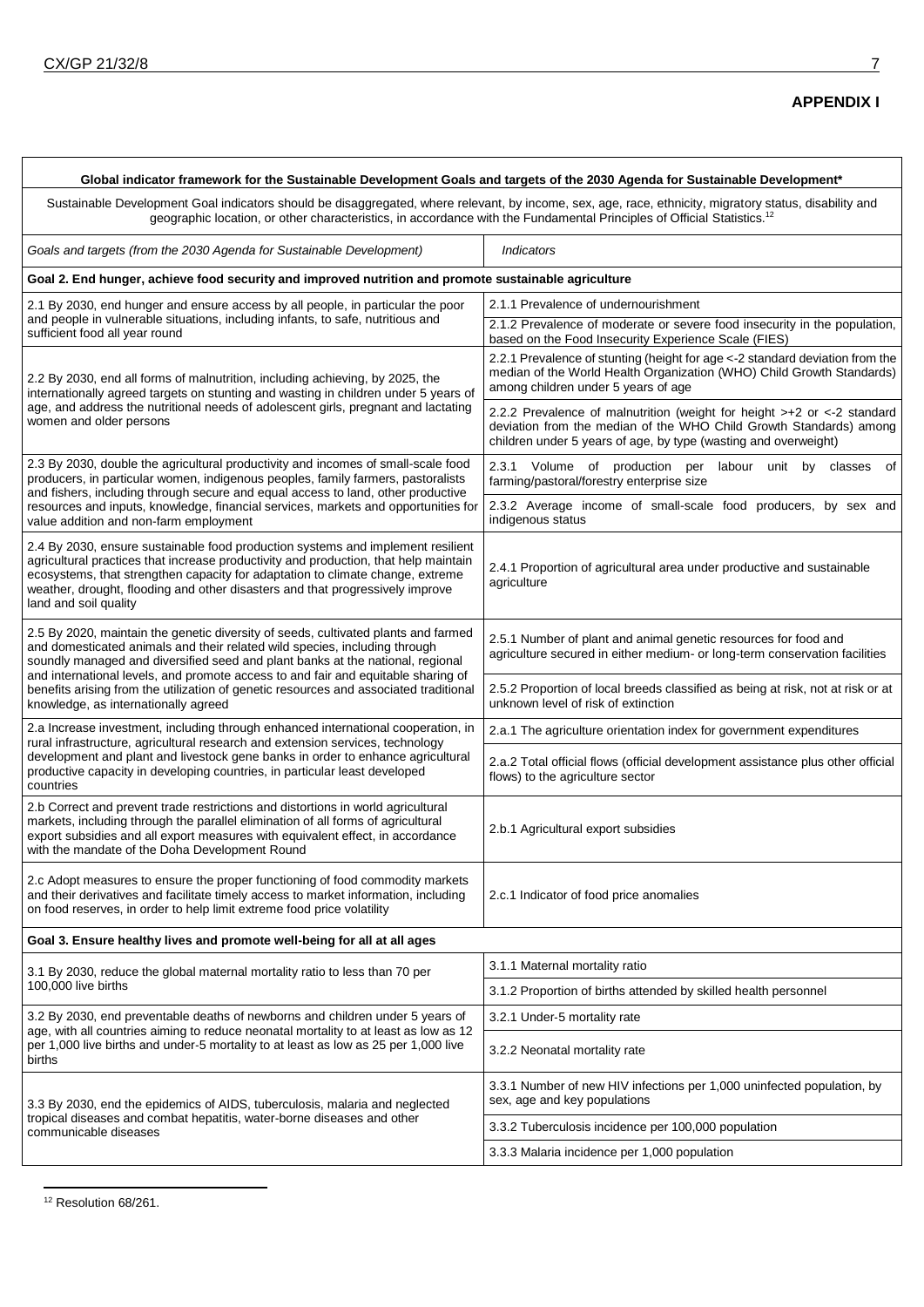|                                                                                                                                                                                                                                                                                                                               | 3.3.4 Hepatitis B incidence per 100,000 population                                                                                                                                                                                                                                                                                                   |  |  |  |
|-------------------------------------------------------------------------------------------------------------------------------------------------------------------------------------------------------------------------------------------------------------------------------------------------------------------------------|------------------------------------------------------------------------------------------------------------------------------------------------------------------------------------------------------------------------------------------------------------------------------------------------------------------------------------------------------|--|--|--|
|                                                                                                                                                                                                                                                                                                                               | 3.3.5 Number of people requiring interventions against neglected tropical<br>diseases                                                                                                                                                                                                                                                                |  |  |  |
| 3.4 By 2030, reduce by one third premature mortality from non-communicable                                                                                                                                                                                                                                                    | 3.4.1 Mortality rate attributed to cardiovascular disease, cancer, diabetes<br>or chronic respiratory disease                                                                                                                                                                                                                                        |  |  |  |
| diseases through prevention and treatment and promote mental health and well-<br>being                                                                                                                                                                                                                                        | 3.4.2 Suicide mortality rate                                                                                                                                                                                                                                                                                                                         |  |  |  |
| 3.5 Strengthen the prevention and treatment of substance abuse, including                                                                                                                                                                                                                                                     | 3.5.1 Coverage of treatment interventions (pharmacological, psychosocial<br>and rehabilitation and aftercare services) for substance use disorders                                                                                                                                                                                                   |  |  |  |
| narcotic drug abuse and harmful use of alcohol                                                                                                                                                                                                                                                                                | 3.5.2 Harmful use of alcohol, defined according to the national context as<br>alcohol per capita consumption (aged 15 years and older) within a<br>calendar year in litres of pure alcohol                                                                                                                                                           |  |  |  |
| 3.6 By 2020, halve the number of global deaths and injuries from road traffic<br>accidents                                                                                                                                                                                                                                    | 3.6.1 Death rate due to road traffic injuries                                                                                                                                                                                                                                                                                                        |  |  |  |
| 3.7 By 2030, ensure universal access to sexual and reproductive health-care                                                                                                                                                                                                                                                   | 3.7.1 Proportion of women of reproductive age (aged 15-49 years) who<br>have their need for family planning satisfied with modern methods                                                                                                                                                                                                            |  |  |  |
| services, including for family planning, information and education, and the<br>integration of reproductive health into national strategies and programmes                                                                                                                                                                     | 3.7.2 Adolescent birth rate (aged 10-14 years; aged 15-19 years) per<br>1,000 women in that age group                                                                                                                                                                                                                                                |  |  |  |
| 3.8 Achieve universal health coverage, including financial risk protection, access<br>to quality essential health-care services and access to safe, effective, quality and                                                                                                                                                    | 3.8.1 Coverage of essential health services (defined as the average<br>coverage of essential services based on tracer interventions that include<br>reproductive, maternal, newborn and child health, infectious diseases,<br>non-communicable diseases and service capacity and access, among the<br>general and the most disadvantaged population) |  |  |  |
| affordable essential medicines and vaccines for all                                                                                                                                                                                                                                                                           | 3.8.2 Proportion of population with large household expenditures on<br>health as a share of total household expenditure or income                                                                                                                                                                                                                    |  |  |  |
| 3.9 By 2030, substantially reduce the number of deaths and illnesses from<br>hazardous chemicals and air, water and soil pollution and contamination                                                                                                                                                                          | 3.9.1 Mortality rate attributed to household and ambient air pollution                                                                                                                                                                                                                                                                               |  |  |  |
|                                                                                                                                                                                                                                                                                                                               | 3.9.2 Mortality rate attributed to unsafe water, unsafe sanitation and lack<br>of hygiene (exposure to unsafe Water, Sanitation and Hygiene for All<br>(WASH) services)                                                                                                                                                                              |  |  |  |
|                                                                                                                                                                                                                                                                                                                               | 3.9.3 Mortality rate attributed to unintentional poisoning                                                                                                                                                                                                                                                                                           |  |  |  |
| 3.a Strengthen the implementation of the World Health Organization Framework<br>Convention on Tobacco Control in all countries, as appropriate                                                                                                                                                                                | 3.a.1 Age-standardized prevalence of current tobacco use among<br>persons aged 15 years and older                                                                                                                                                                                                                                                    |  |  |  |
| 3.b Support the research and development of vaccines and medicines for the<br>communicable and non-communicable diseases that primarily affect developing<br>countries, provide access to affordable essential medicines and vaccines, in                                                                                     | 3.b.1 Proportion of the target population covered by all vaccines included<br>in their national programme                                                                                                                                                                                                                                            |  |  |  |
| accordance with the Doha Declaration on the TRIPS Agreement and Public<br>Health, which affirms the right of developing countries to use to the full the                                                                                                                                                                      | 3.b.2 Total net official development assistance to medical research and<br>basic health sectors                                                                                                                                                                                                                                                      |  |  |  |
| provisions in the Agreement on Trade-Related Aspects of Intellectual Property<br>Rights regarding flexibilities to protect public health, and, in particular, provide<br>access to medicines for all                                                                                                                          | 3.b.3 Proportion of health facilities that have a core set of relevant<br>essential medicines available and affordable on a sustainable basis                                                                                                                                                                                                        |  |  |  |
| 3.c Substantially increase health financing and the recruitment, development,<br>training and retention of the health workforce in developing countries, especially in<br>least developed countries and small island developing States                                                                                        | 3.c.1 Health worker density and distribution                                                                                                                                                                                                                                                                                                         |  |  |  |
| 3.d Strengthen the capacity of all countries, in particular developing countries, for<br>early warning, risk reduction and management of national and global health risks                                                                                                                                                     | 3.d.1 International Health Regulations (IHR) capacity and health<br>emergency preparedness                                                                                                                                                                                                                                                           |  |  |  |
| Goal 12. Ensure sustainable consumption and production patterns                                                                                                                                                                                                                                                               |                                                                                                                                                                                                                                                                                                                                                      |  |  |  |
| 12.1 Implement the 10-Year Framework of Programmes on Sustainable<br>Consumption and Production Patterns, all countries taking action, with developed<br>countries taking the lead, taking into account the development and capabilities of<br>developing countries                                                           | 12.1.1 Number of countries with sustainable consumption and production<br>(SCP) national action plans or SCP mainstreamed as a priority or a target<br>into national policies                                                                                                                                                                        |  |  |  |
| 12.2 By 2030, achieve the sustainable management and efficient use of natural                                                                                                                                                                                                                                                 | 12.2.1 Material footprint, material footprint per capita, and material<br>footprint per GDP                                                                                                                                                                                                                                                          |  |  |  |
| resources                                                                                                                                                                                                                                                                                                                     | 12.2.2 Domestic material consumption, domestic material consumption<br>per capita, and domestic material consumption per GDP                                                                                                                                                                                                                         |  |  |  |
| 12.3 By 2030, halve per capita global food waste at the retail and consumer levels<br>and reduce food losses along production and supply chains, including post-<br>harvest losses                                                                                                                                            | 12.3.1 (a) Food loss index and (b) food waste index                                                                                                                                                                                                                                                                                                  |  |  |  |
| 12.4 By 2020, achieve the environmentally sound management of chemicals and<br>all wastes throughout their life cycle, in accordance with agreed international<br>frameworks, and significantly reduce their release to air, water and soil in order to<br>minimize their adverse impacts on human health and the environment | 12.4.1 Number of parties to international multilateral environmental<br>agreements on hazardous waste, and other chemicals that meet their<br>commitments and obligations in transmitting information as required by<br>each relevant agreement                                                                                                      |  |  |  |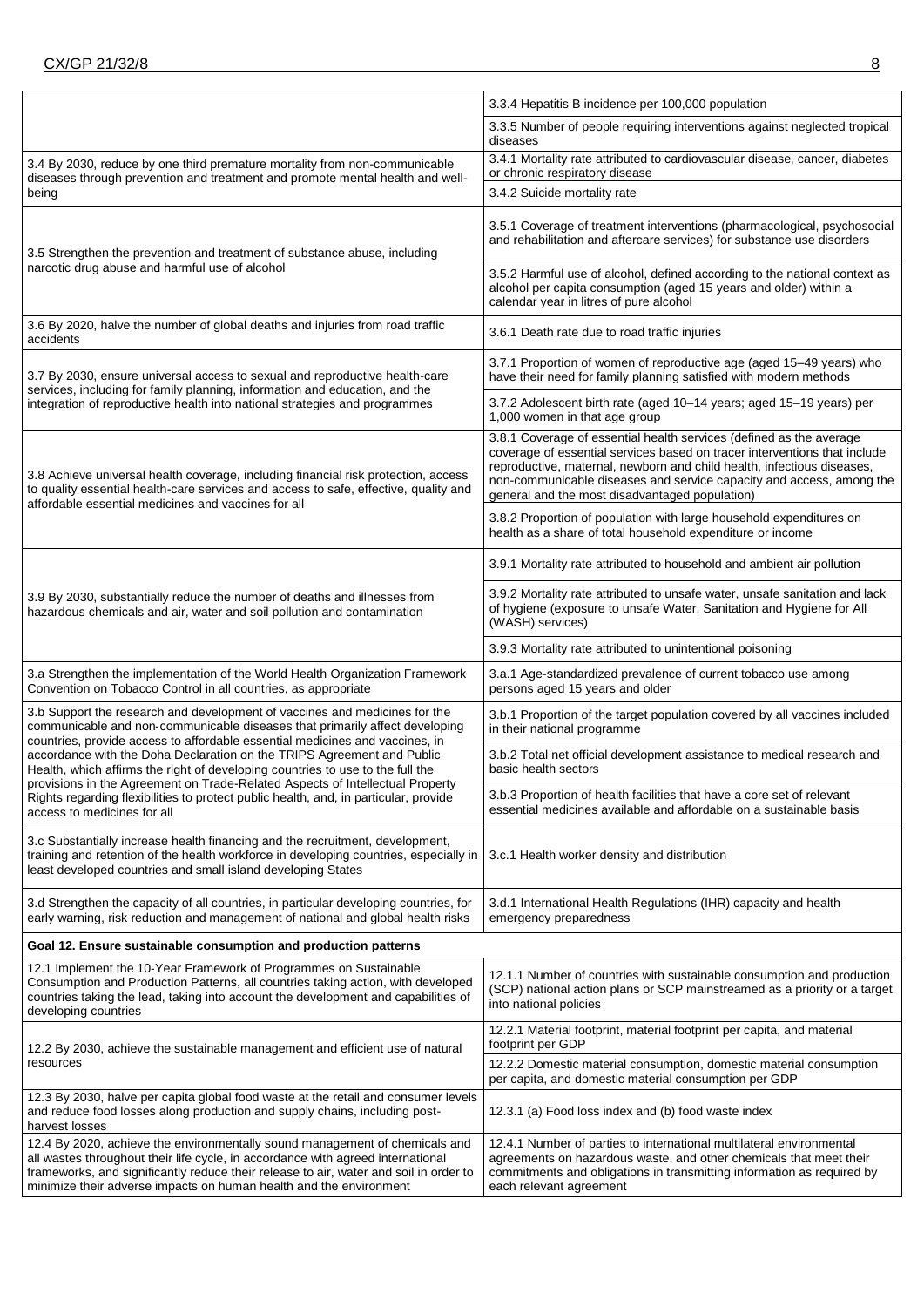|                                                                                                                                                                                                                                                                                                                                                                                                                                                                                                                                                 | 12.4.2 Hazardous waste generated per capita and proportion of<br>hazardous waste treated, by type of treatment                                                                                                                                                             |  |  |  |
|-------------------------------------------------------------------------------------------------------------------------------------------------------------------------------------------------------------------------------------------------------------------------------------------------------------------------------------------------------------------------------------------------------------------------------------------------------------------------------------------------------------------------------------------------|----------------------------------------------------------------------------------------------------------------------------------------------------------------------------------------------------------------------------------------------------------------------------|--|--|--|
| 12.5 By 2030, substantially reduce waste generation through prevention,<br>reduction, recycling and reuse                                                                                                                                                                                                                                                                                                                                                                                                                                       | 12.5.1 National recycling rate, tons of material recycled                                                                                                                                                                                                                  |  |  |  |
| 12.6 Encourage companies, especially large and transnational companies, to<br>adopt sustainable practices and to integrate sustainability information into their<br>reporting cycle                                                                                                                                                                                                                                                                                                                                                             | 12.6.1 Number of companies publishing sustainability reports                                                                                                                                                                                                               |  |  |  |
| 12.7 Promote public procurement practices that are sustainable, in accordance<br>with national policies and priorities                                                                                                                                                                                                                                                                                                                                                                                                                          | 12.7.1 Number of countries implementing sustainable public procurement<br>policies and action plans                                                                                                                                                                        |  |  |  |
| 12.8 By 2030, ensure that people everywhere have the relevant information and<br>awareness for sustainable development and lifestyles in harmony with nature                                                                                                                                                                                                                                                                                                                                                                                    | 12.8.1 Extent to which (i) global citizenship education and (ii) education<br>for sustainable development (including climate change education) are<br>mainstreamed in (a) national education policies; (b) curricula; (c) teacher<br>education; and (d) student assessment |  |  |  |
| 12.a Support developing countries to strengthen their scientific and technological<br>capacity to move towards more sustainable patterns of consumption and<br>production                                                                                                                                                                                                                                                                                                                                                                       | 12.a.1 Amount of support to developing countries on research and<br>development for sustainable consumption and production and<br>environmentally sound technologies                                                                                                       |  |  |  |
| 12.b Develop and implement tools to monitor sustainable development impacts<br>for sustainable tourism that creates jobs and promotes local culture and products                                                                                                                                                                                                                                                                                                                                                                                | 12.b.1 Number of sustainable tourism strategies or policies and<br>implemented action plans with agreed monitoring and evaluation tools                                                                                                                                    |  |  |  |
| 12.c Rationalize inefficient fossil-fuel subsidies that encourage wasteful<br>consumption by removing market distortions, in accordance with national<br>circumstances, including by restructuring taxation and phasing out those harmful<br>subsidies, where they exist, to reflect their environmental impacts, taking fully into<br>account the specific needs and conditions of developing countries and minimizing<br>the possible adverse impacts on their development in a manner that protects the<br>poor and the affected communities | 12.c.1 Amount of fossil-fuel subsidies per unit of GDP (production and<br>consumption) and as a proportion of total national expenditure on fossil<br>fuels                                                                                                                |  |  |  |
| Goal 17. Strengthen the means of implementation and revitalize the Global Partnership for Sustainable Development                                                                                                                                                                                                                                                                                                                                                                                                                               |                                                                                                                                                                                                                                                                            |  |  |  |
| <b>Finance</b>                                                                                                                                                                                                                                                                                                                                                                                                                                                                                                                                  |                                                                                                                                                                                                                                                                            |  |  |  |
| 17.1 Strengthen domestic resource mobilization, including through international<br>support to developing countries, to improve domestic capacity for tax and other                                                                                                                                                                                                                                                                                                                                                                              | 17.1.1 Total government revenue as a proportion of GDP, by source                                                                                                                                                                                                          |  |  |  |
| revenue collection                                                                                                                                                                                                                                                                                                                                                                                                                                                                                                                              | 17.1.2 Proportion of domestic budget funded by domestic taxes                                                                                                                                                                                                              |  |  |  |
| 17.2 Developed countries to implement fully their official development assistance<br>commitments, including the commitment by many developed countries to achieve<br>the target of 0.7 per cent of gross national income for official development<br>assistance (ODA/GNI) to developing countries and 0.15 to 0.20 per cent of<br>ODA/GNI to least developed countries; ODA providers are encouraged to<br>consider setting a target to provide at least 0.20 per cent of ODA/GNI to least<br>developed countries                               | 17.2.1 Net official development assistance, total and to least developed<br>countries, as a proportion of the Organization for Economic Cooperation<br>and Development (OECD) Development Assistance Committee donors'<br>gross national income (GNI)                      |  |  |  |
| 17.3 Mobilize additional financial resources for developing countries from multiple                                                                                                                                                                                                                                                                                                                                                                                                                                                             | 17.3.1 Foreign direct investment (FDI), official development assistance<br>and South-South cooperation as a proportion of total domestic budget                                                                                                                            |  |  |  |
| sources                                                                                                                                                                                                                                                                                                                                                                                                                                                                                                                                         | 17.3.2 Volume of remittances (in United States dollars) as a proportion of<br>total GDP                                                                                                                                                                                    |  |  |  |
| 17.4 Assist developing countries in attaining long-term debt sustainability through<br>coordinated policies aimed at fostering debt financing, debt relief and debt<br>restructuring, as appropriate, and address the external debt of highly indebted<br>poor countries to reduce debt distress                                                                                                                                                                                                                                                | 17.4.1 Debt service as a proportion of exports of goods and services                                                                                                                                                                                                       |  |  |  |
| 17.5 Adopt and implement investment promotion regimes for least developed<br>countries                                                                                                                                                                                                                                                                                                                                                                                                                                                          | 17.5.1 Number of countries that adopt and implement investment<br>promotion regimes for least developed countries                                                                                                                                                          |  |  |  |
| <b>Technology</b>                                                                                                                                                                                                                                                                                                                                                                                                                                                                                                                               |                                                                                                                                                                                                                                                                            |  |  |  |
| 17.6 Enhance North-South, South-South and triangular regional and international<br>cooperation on and access to science, technology and innovation and enhance<br>knowledge-sharing on mutually agreed terms, including through improved                                                                                                                                                                                                                                                                                                        | 17.6.1 Number of science and/or technology cooperation agreements and<br>programmes between countries, by type of cooperation                                                                                                                                              |  |  |  |
| coordination among existing mechanisms, in particular at the United Nations level,<br>and through a global technology facilitation mechanism                                                                                                                                                                                                                                                                                                                                                                                                    | 17.6.2 Fixed Internet broadband subscriptions per 100 inhabitants, by<br>speed                                                                                                                                                                                             |  |  |  |
| 17.7 Promote the development, transfer, dissemination and diffusion of<br>environmentally sound technologies to developing countries on favourable terms,<br>including on concessional and preferential terms, as mutually agreed                                                                                                                                                                                                                                                                                                               | 17.7.1 Total amount of approved funding for developing countries to<br>promote the development, transfer, dissemination and diffusion of<br>environmentally sound technologies                                                                                             |  |  |  |